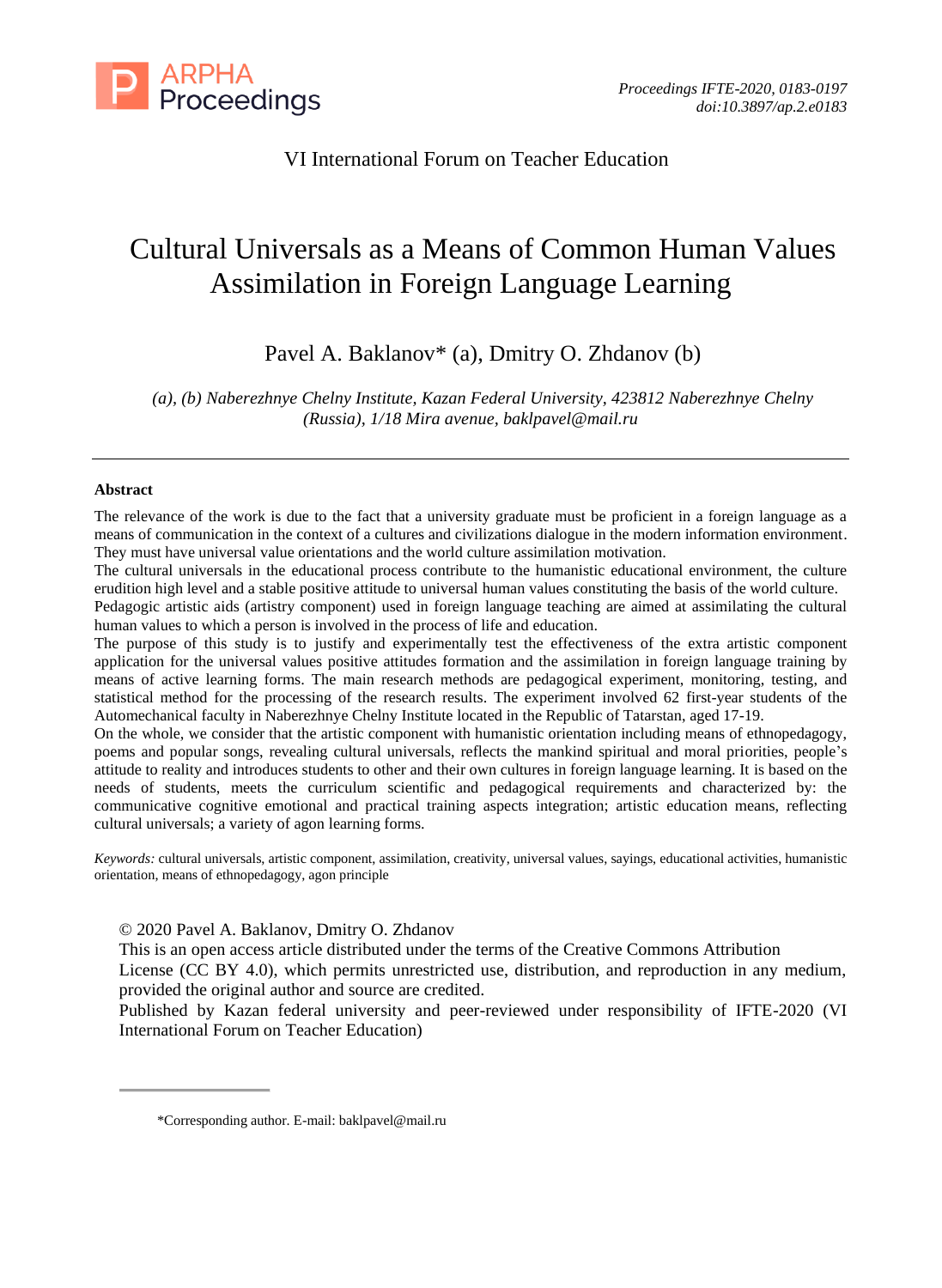#### **Introduction**

In the era of global changes and problems (the political situation tension, interstates conflicts, social inequality, the threat of terrorism, environmental disasters, morality decline) the humanistic education paradigm remains in demand. Safekeeping of spiritual universal human values created by peoples over the centuries, introducing the younger generation to the world culture is one of the most important tasks of modern education. The universal human values interiorization remains a priority and takes place in terms of education and self-education, organized on the basis of a person's emotional comprehension and creative development, mainly, of the world culture samples. They concretize the universal norms content, moral and ethical principles, universally valid concepts and humanistic representations that represent the foundation for the individual's humanistic and complex value orientations formation. The foreign language teaching to students of different nationalities is determined by the principle of the universal values priority, ideas of humanism, recognition of the contribution of various peoples to the world culture heritage. Universal value orientations should not only accompany a person at all stages of his/her life, but should also be reflected in pedagogical activity (Gershunsky, 1992). Common features of cultures called universals are being formed in the process of globalization. Universalism is understood as a collective concept, revealing the community of peoples inhabiting our planet. For many centuries a particular community (civilization, state, nationality, etc.) has created its own culture, which accompanies an individual throughout his/her life and is transmitted from generation to generation. As a result, many cultures have arisen. Cultural universals exist because all people in the world are similar physically, have the same biological needs and face common problems that the humanity poses to the environment. People are born and die; therefore, all nations have traditions and customs associated with birth and death. People live together; they have songs, dances, games, greetings, labour division, etc. Cultural universals are peculiar variations of development, elements of cultures: norms, values, rules, traditions, properties inherent in all cultures, regardless of geographical location, historical time and social structure. The American sociologist Parsons (2004) substantiated the existence of evolutionary universals (a system of communications, education, kinship, religion, technology, social stratification and cultural legitimization, bureaucracy, a market economy, social norms, and democratic associations).

Cultural universals are a kind of the civilization experience. No matter what nationality a person belongs to, no matter what time he/she is born, what views and ideas he/she adheres to, and no matter what social environment he/she belongs to, there is a certain system of signs that encodes common ideas for all people on Earth about the world and about interaction with it. This happens because all representatives of the human race live according to the same biological laws, they have the same needs, they are all equal in front of the tasks that nature sets before them. Culturologists distinguish more than 80 universals: tools manufacture, joint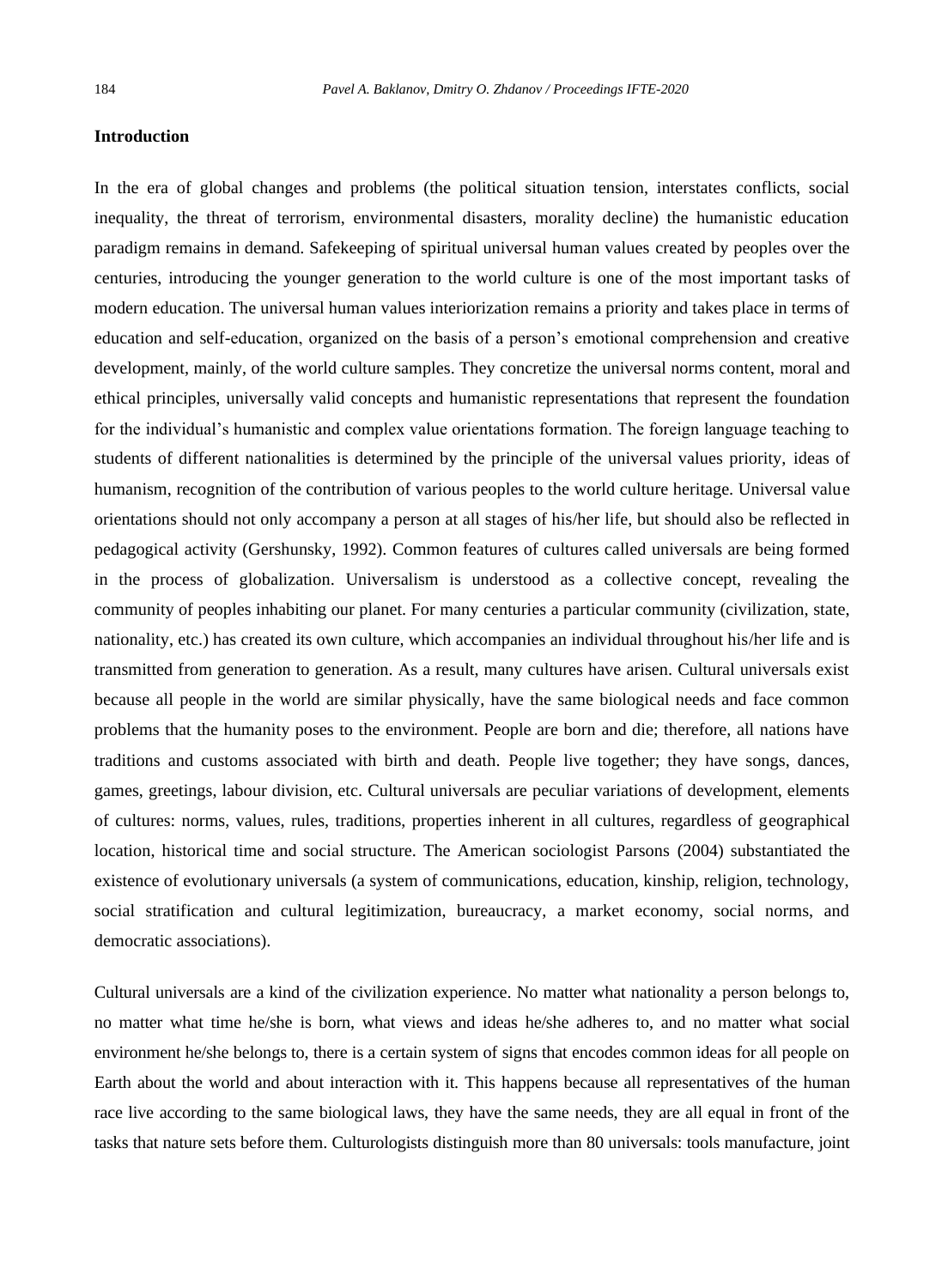work, body decoration, games, dancing, sports, language, education, religion, rituals and many others. The role of cultural universals is seen in the fact that different cultures contribute to meet basic human needs (physiological, psychological and social). There are two opposite approaches to cultural universals:

1) relativism, which is based on the principle: Every culture must be comprehended due to its values and norms ...

2) ethnocentrism based on the principle: My culture is the best, and the rest is worse ...

The modern era is characterized by the formation of a planetary civilization, a universal human culture based on the idea of the world integrity. This process involves adopting the system of universal values, attitudes, and guidelines by representatives of various national cultures (Ignatyeva, 2014).

However, cultural universalization does not mean unification, i.e. reducing the diversity of national cultures to a single model. It is, first of all, about the relationship, mutual understanding of national cultures, which is possible subject to the adoption of common cultural prerequisites.

#### **Purpose and objectives of the study**

Purpose of the study is justification and introduction a special artistry component into the curriculum, containing cultural universals with a humanistic orientation; experimental verification of the effectiveness of the methodology based on active forms of training to ensure the students' universal human values assimilation in foreign language learning.

#### **Literature review**

According to the analysis of pedagogical literature, the concept of "a cultural universal" was not in the language learning models that take into account the cultural component. The study of cultural elements and culturally related linguistic units uses was carried out by direct comparison of both the formal aspects of statements and the substantive elements underlying them, which, in most cases, led to the strengthening of stereotypes.

In philosophical, cultural and sociological studies of value issues universal values are of lasting importance for the field of education and find reflection in pedagogical activity. We considered the universal values concept, the national and universal relationship, the provisions on universal human values, on the interconnection of national, interethnic and universal human values in the works of Bogomolova (1998) and Volkov (1974).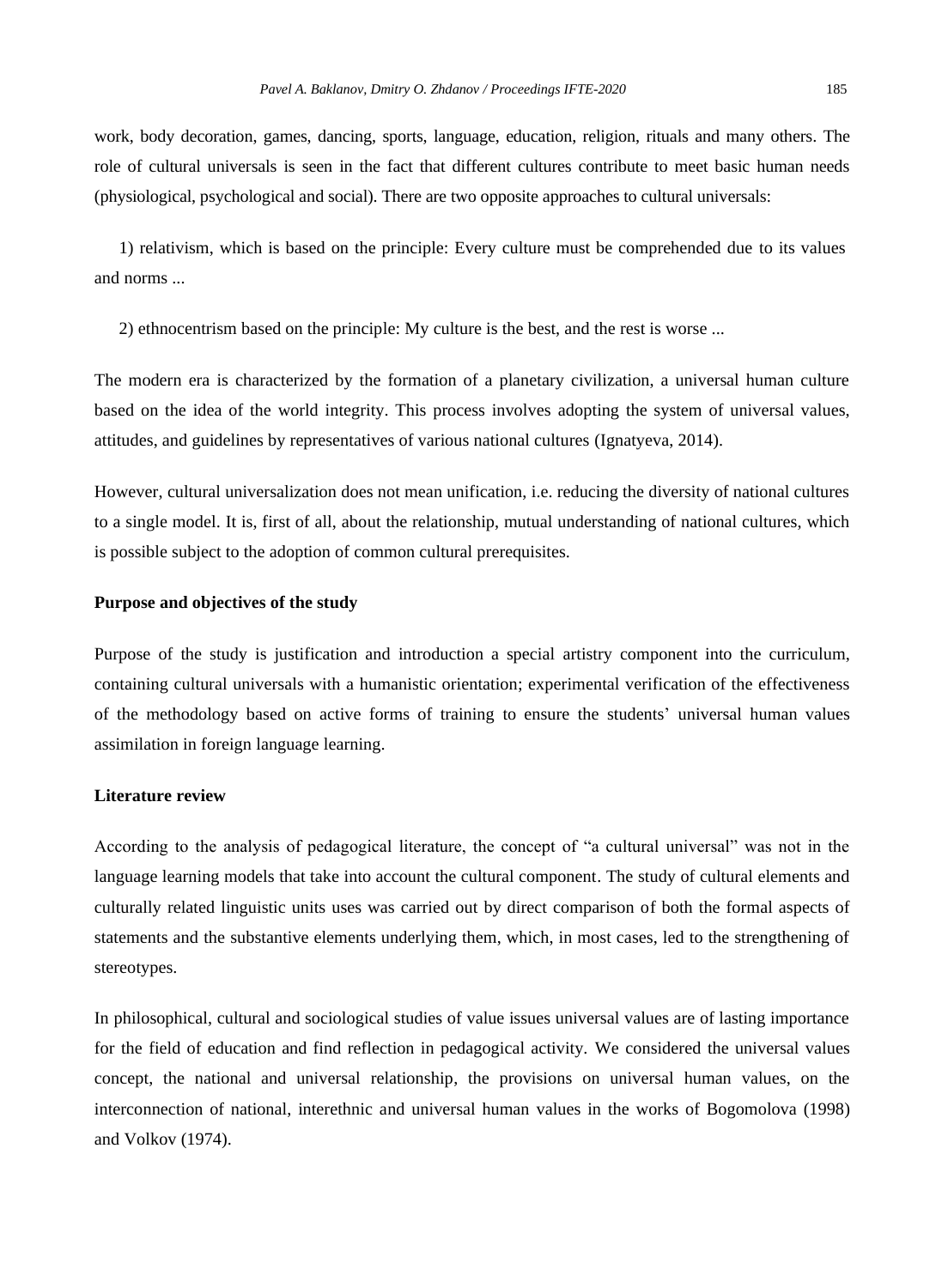The theses of Gershunsky (1992) and Karakovsky (1993) are of particular interest to our research, as they recognize the priority of universal spiritual values in pedagogy. The provisions on the humanization of technical education in studies of Mukhametzyanova (1996) and Nemensky (1989) are of particular interest to our research, as they promote to prerequisites for humanistic education environment in a technical school.

As for the specificity of cultural universals classifications we observed the works of Murdock (1949) and Parsons (2004) to point out general behavioural categories presented in all cultures and applied in technical higher schools.

According to the main provisions of humanistic psychology about self-actualization revealed in studies of Frenet (1990) and Fromm (1992), facilitation is the only necessary function of a higher school teacher. A creative outcome to the task is filled with personal meaning; it becomes the moving force of speech behaviour, increases the student's self-esteem.

Analysis of the literature and scientific researches shows a large variety of assessments, opinions, attempts to explain cultural studies approaches to teaching a foreign language: Byram and Esarte-Sarries (1991), Galochkina (1999), Safonova (1996), Ter-Minasova (2000). The studies on the theory and methodology of foreign language communicative teaching, research on the theory and methodology of teaching a foreign language in a polysensory environment as well as pedagogical and psychological aspects of linguistic training in higher schools are discussed in the works of Kunin (2005), Galskova and Gez (2007), Kitaygorodskaya (1992) and others. Analyzing diverse current principles of value issues, we distinguished the pedagogical principles of optimization and artistry in foreign language training, discussed by Gutfraint (2011), Karpichenkova (1990), Steiner (1997), as the most applicable for our research. The communicative learning represents the process of intensifying communication between a teacher and students implementing a facilitative approach to training, creating positive emotional environment and preventing xenoglossophobia - the fear of learning foreign languages (Filippov et al., 2011).

All the above stated theoretical propositions say that universal human values interiorization in foreign language training is the most important indicator of future specialists' acculturation and language proficiency.

#### **Methodology**

The cultural phenomenon analysis and the mechanisms of its embodiment in the language convincingly demonstrated the uniqueness of each culture and the refusing comparison procedure productivity as an analytical mechanism. The thing is the category of comparison always implicitly assumes a single criterion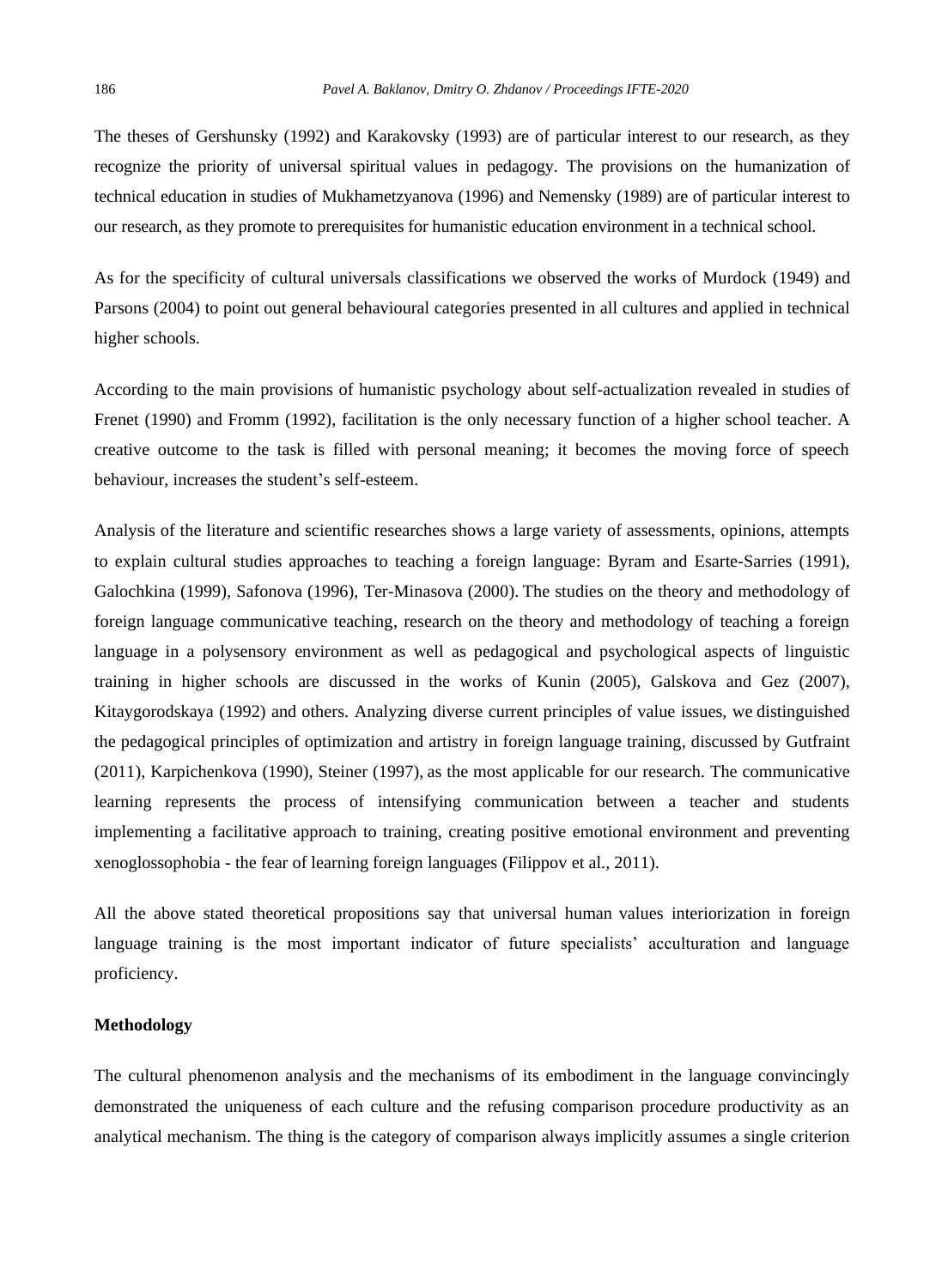by which the comparison is made. Such a criterion, in turn, implies a greater or lesser amount of a certain attribute and its evaluation by means "more or less" and, depending on the quality of the attribute (positive or negative), further comparison by the parameter "bad or good". However, the knowledge of cultures from an emic perspective, that is, from the point of view of their internal structure, with the subsequent relativization of cultural meanings, consists precisely in the fact that in most cases these meanings have such different nature that they are incommensurable. In order to avoid a direct comparison of cultures and the inevitably evaluating attitude to foreign language culture, the concept of "cultural universal" is introduced. On the one hand, it provides the basis for the cultures comparison with respect to global concepts that include all possible manifestations of some quality (combine both furniture and wood), and on the other hand, they make it possible at the initial stage of acquaintance with culture categories to avoid the extrapolation of their own cultural ideas' to a foreign language culture. The embodiment of the cultural universals principle allows broadening the outlook of students, avoiding comparisons attributing positive or negative shades of meaning, and introducing into the conceptual apparatus of a linguistic personality the concept of "relativity" of cultural categories.

Since national cultures are diverse, cultural universals are used to overcome social, cultural, mental and linguistic barriers, bringing together different cultures, facilitating the acculturation of students and the universal values assimilation. Murdock (1949) and colleagues developed a classification of cultural components that have universal application. It contains 88 general behavioural categories presented in all cultures. With the similarities of universals, their specific cultural content may be different. For example, family forms of life can be found in all cultures, but some societies prefer monogamy (one spouse), others polyandry (several husbands), and third polygamy. Therefore, it is generally accepted that the true universal features are not the identity of the content, but the similarity of the classification. Cultural universals also include the phenomenon of language. All languages have vowels and consonants, similar grammatical forms. Speakers of different languages can discuss not only events, actions, people, but also existential states such as fear, hatred, enthusiasm, etc. These ones and other categories confirm that the existence of languages is based on universal mental operations. The cultural universals, studied at university and related to professional activities (globalization, marketing, industrial developments, business etiquette, technology, IT technologies, collective cooperation, etc.) help students to facilitate the world cultural achievements assimilation and intercultural interaction. This process is impossible without studying in the aggregate a foreign language and the dominants of world culture based on universal human values. The educational aim of a foreign language teacher is to ensure the transition of cultural universals with humanistic orientation through a component, containing artistry and folk pedagogy means, which have universal significance and ensure mutual understanding in dialogue communication, familiarization with universal spiritual human values, which contributes to the formation of the unified and at the same time diverse global world.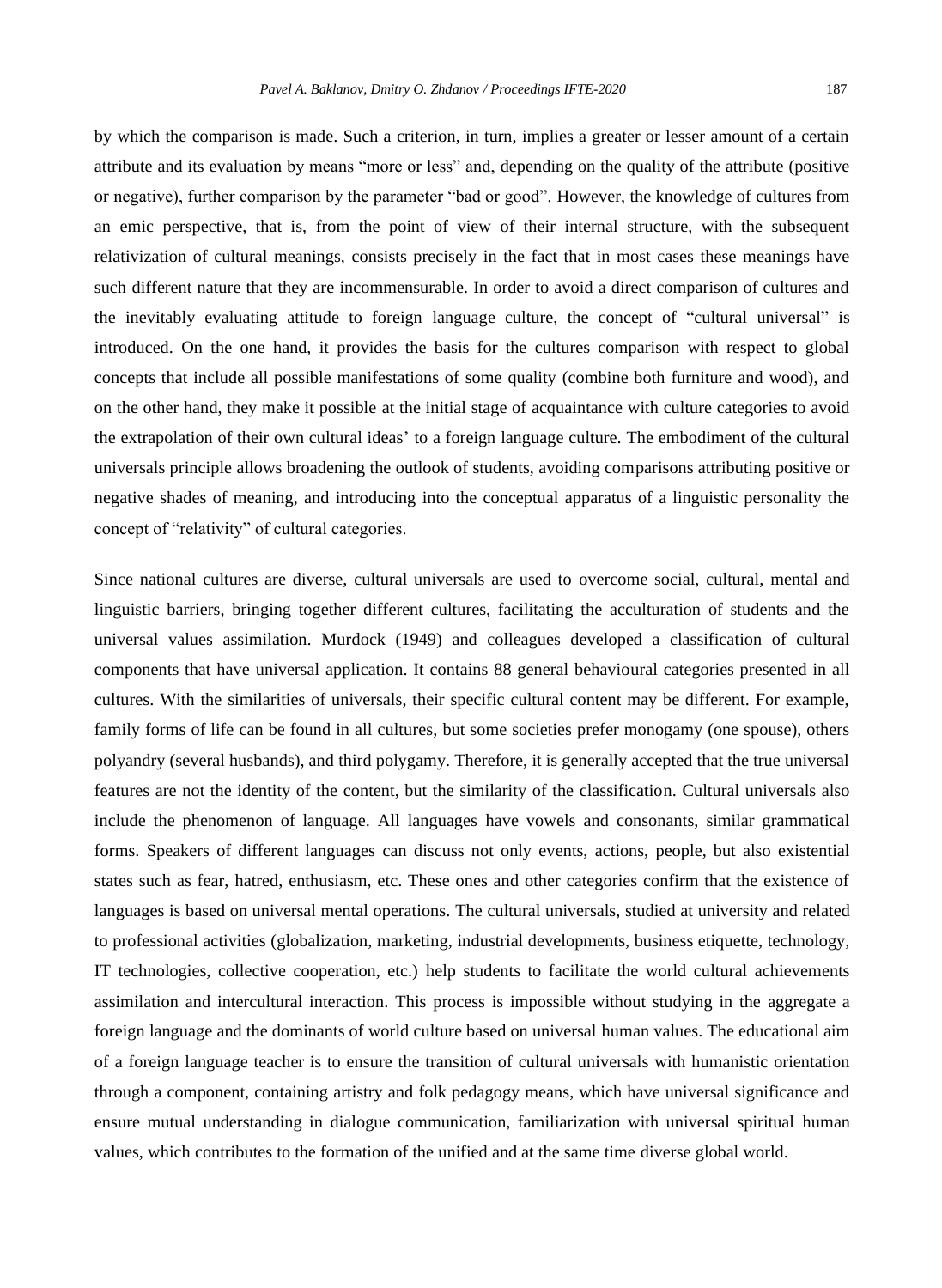#### **Results**

General cultural universal moral priorities (ethical and aesthetic ideals, norms and patterns of behaviour, the best samples of traditions and customs), widely represented in ethnopedagogy, influence the harmonization of interethnic relations (Volkov, 1974). The national aspect contains the cultural and social features of other nations, mastered, mediated as a result of close mutual communication. In their essence, traditions, and, consequently, truly national ideas, are international. The better a person is acquainted with the spiritual heritage of various peoples, the easier it is for him/her to perceive another culture, and therefore, be more tolerant. The teacher organizes the study of foreign-language cultural phraseological and paremiological material based on the national samples of folk wisdom. Idioms, proverbs and sayings in verbal form conclude the practical experience of the people, their worldview and, most importantly, the attitude of people to the surrounding reality, an idea of their importance on earth, their valuable orientations. Proverbs include not only the popular "model of education", but also the result of education a "model of behaviour". Proverbs and sayings reflect cultural universals: the historical experience of people, ideas related to work, people's lives. The folklore means comparison of different nations provides an opportunity to make the study of a foreign language as an element of verbal cultural enrichment. "Honesty is the best policy"; "Live and let live", "The best part of living is love and giving" - there are no such proverbs in Russian, as well as in English there are no analogues to Russian sayings: "Work is not a wolf, it won't run away into the forest", "Die yourself but save a comrade". In idioms containing a complete thought, new words are more easily remembered, therefore, proverbs and sayings are firmly laid in memory. Consequently, the assimilation of ethnopedagogical means brings the student closer to the real cultural environment, which, ultimately, provides the teacher with the opportunity to effectively solve practical and educational tasks. The English idioms, proverbs and sayings learning enriches students' vocabularies, promotes to learn the language imaginative system, develops memory and assimilates a student to folk wisdom.

The use of ethnopedagogical means in foreign language teaching is an effective way to the creatively students' interest growth in co-learning the language and the world cultural values, increase their working power in the classroom, as they help to introduce the gaming element into the process of language acquisition (Kunin, 2005). For example, using the game situation "Complete the idiom with the choice", students choose from the options proposed in the idiom "including" figuratively associative thinking: "Dead face, clock, pan, plate" (stone face), "Kick away, down, in, back" (bribe), "Duck, goose, chicken, turkey soup" (trifling matter) or "Give an adequate translation of a famous quote": "Never be afraid to fail. Failure is only a stepping stone to improvement. Never be afraid to fail. Failure is just another step towards improvement". Interpreting idioms, proverbs, sayings, students comprehend the variability of the language,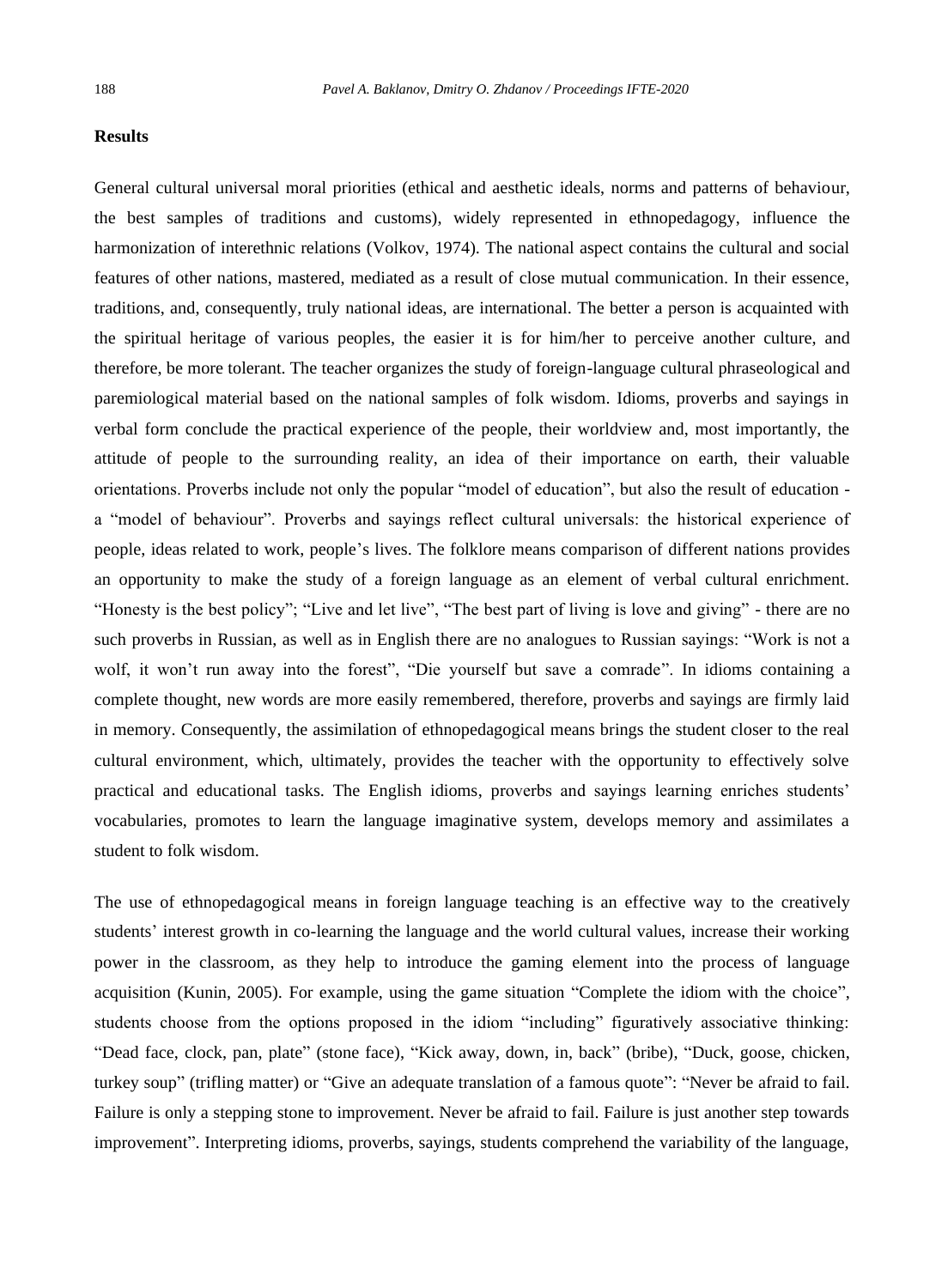its expressive means, perceive and, what is especially valuable, "appropriate" the language, creatively respond, bringing in addition to an adequate understanding of the personal attitude, which is the basis for the acquisition of both linguistic skills, and aesthetic feelings.

The wide functional capabilities of phraseological units: proverbs, sayings, tongue twisters, conversational cliches allow to work out pronunciation in an easy way, master rhythmic and intonation skills, activate various grammatical phenomena, expand the students' vocabularies, feel the emotional expressiveness of the language, develop memory and creative initiative (Gutfraint, 2011).

The simplicity of foreign language learning is directly dependent in the aggregate on figurative and semantic thinking, on understanding the material being studied. Poetry is remembered much faster than meaningless syllables (Artyomov, 1964). Students notice the rhythm of poetic forms and intensify activities for the development of poetic creativity from the word game (rhyming) - one of their fascinating activities to the poetic creativity abilities development, shown in their own poems.

The communicative learning with the gaming elements based on the agon activities (competition) represents the process of intensifying communication between a teacher and students implementing a facilitative (the way contributing to creating an enabling environment when the student achieves the correspondence of external behaviour to his/her inner experiences and shows his/her personality) approach to training. The special emotional state, the desire to win raises students' interests in gaining knowledge and eliminate the main causes of xenoglossophobia (from the Greek xenos "alien" and glossa "language") – the fear of learning foreign languages (Filippov et al., 2011) namely, the fear of being stupid, the fear of making mistakes, inability to succinctly express their thoughts, the fear of being worse than others, the fear of public speaking.

The world hit songs (Imagine, I just called, Words, Show must go on, Yesterday, etc) in the educational process form a tradition dating back to the origins of world civilization. They combine, on the one hand, easy-to-remember tunes and on the other hand, meaningful didactic lyrics about common values, maintaining students' attention, improving memorization, and increasing thinking efficiency by mobilizing their internal energy resources.

Thus, the foreign language teacher's main goal is to transmit the cultural universals through the artistic education means with universal significance and to ensure mutual understanding in dialogue communication. Poems, songs, idioms, proverbs and sayings keep and reflect the main cultural universals: eternal values, the people wisdom, the nations' historical experiences and achievements, ideas related to people's lives. They create additional opportunities for educational material optimization and teaching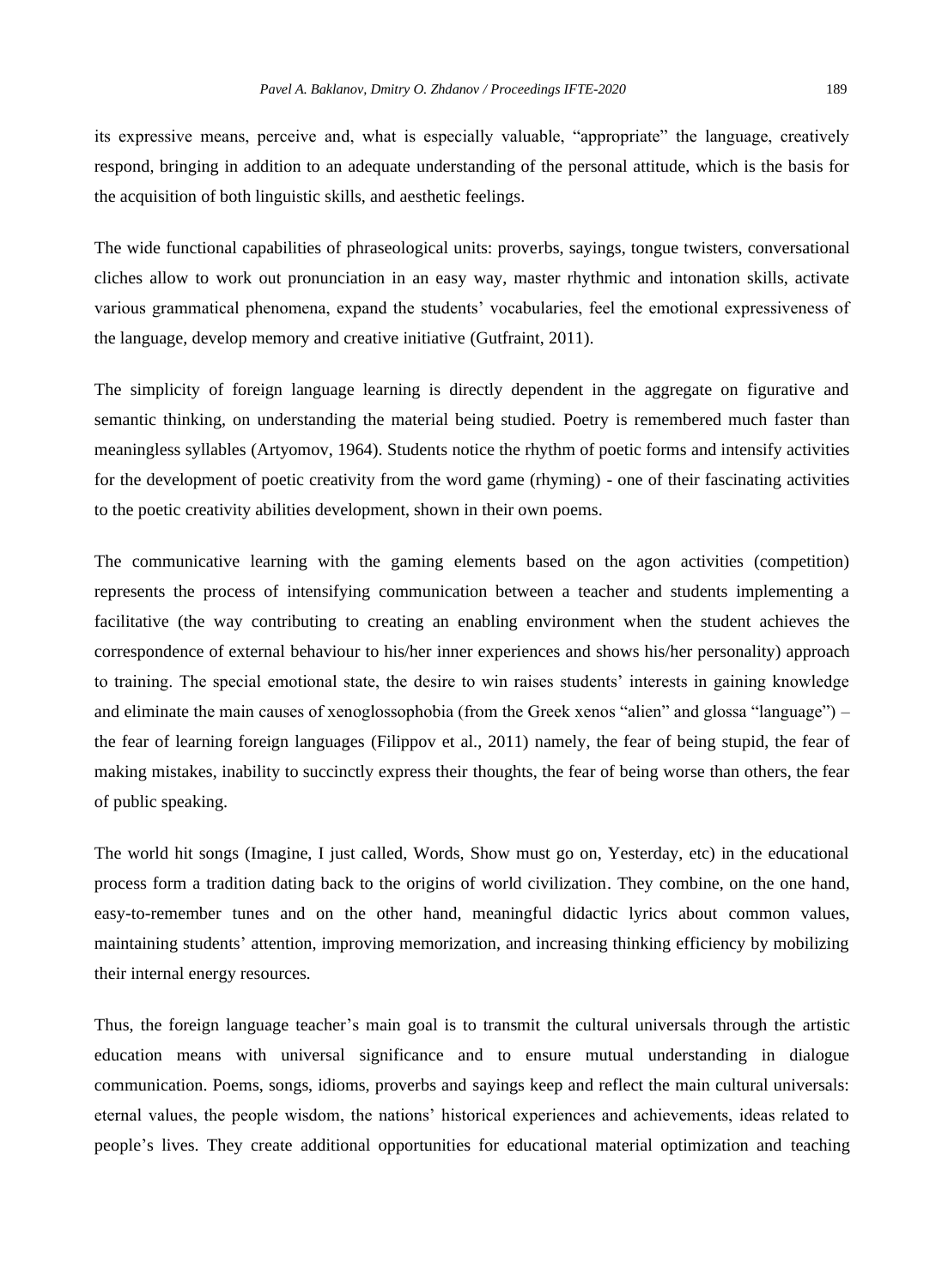process enhancing, arousing students' interest in foreign language learning, the world culture human values assimilation. The intensive learning with the agon gaming elements facilitates the intensifying communication teacher-students activities process.

#### **Experimental work**

According to Karakovsky (1993), the former headmaster of a secondary school in Moscow and the team headed by him, one should turn to those common human values - fundamental concepts, the orientation towards which give rise to good feelings in a person. Based on the above interpretation, Karakovsky (1993) identified and listed the following universal human values: Man, Family, Labor, Knowledge, Culture, Fatherland, Earth and World.

A diagnosis was carried out to identify the initial level of students' positive attitudes in the CG and EG to universal human values (Man as such, Man as another, Family, Fatherland, Earth, World, Knowledge, Labor, Culture) and to represent the experiment comparative analysis results, using the modified "Personality growth" questionnaire elaborated by Lizinsky (2003). The questionnaire is a list of 63 questions-judgments (7 propositions for each concept of value). Students expressed the degree of agreement or disagreement with the judgment in the point system from  $-4$  to  $+4$ , entering their estimates in the form next to the number of the judgment.

Students gave answers to the statements such as, for example: there are nations and peoples that do not deserve to be treated well (-); even the strangest people with unusual interests should have the right to defend themselves and their views (+). Here are some more (+) positive statements in the questionnaire: in the classroom, we get acquainted with the family traditions of other countries. I also like when our family goes on a visit, we celebrate a holiday at a common table, as they do in civilized countries; thanks to the famous politicians' quotes in English classes, I am convinced that any conflict can be resolved without resorting to force; there are a lot of important professions in the world, I'll carry out any work that benefits society; getting acquainted with the life of various peoples, you understand that a housewife can also be a creative person; the more I study English proverbs, the more I find common human priorities in national and foreign cultures: in popular western hits, as well as in famous Russian songs, the main theme is love; reading poetry in English enriches one's own speech and motivates rhyming. The surname on the participant's form was not indicated.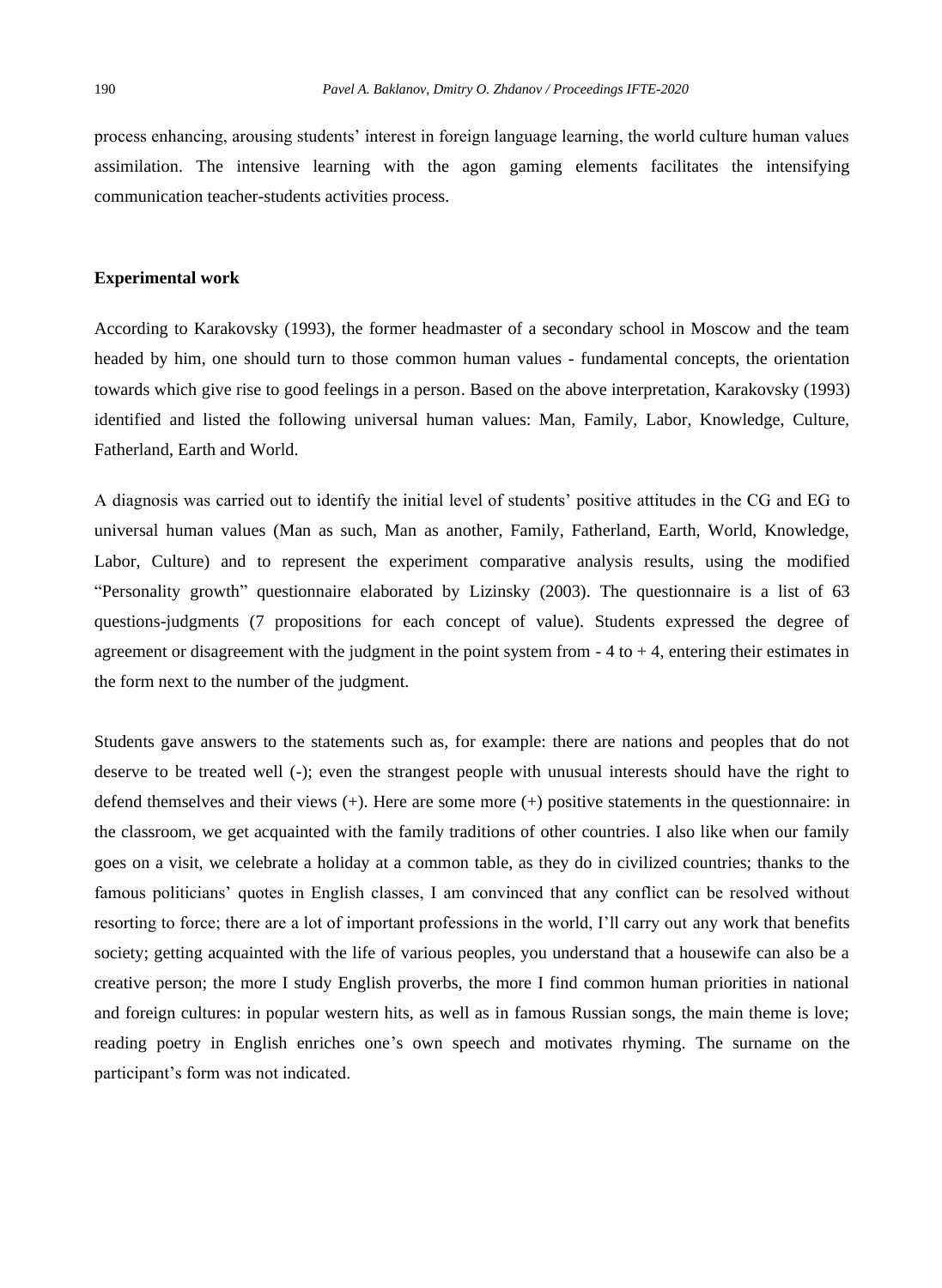From +15 to +28 points – LPA (lasting positive attitude) – the value is highly significant for students. They personal responsibility for maintaining value.

From  $+1$  to  $+14$  points – SPA (situational-positive attitude) – value matters to students, but the fact of the presence of value is perceived by them as natural.

From -1 to -14 points – SNA (situational-negative attitude) – attitude to the value, as a rule, consumer. Students try not to show their attitudes to the value.

From - 14 to - 28 points – LNA (lasting negative attitude) – the value for students does not matter, in all forms causes their rejection.

| Students attitude to: |                   |                |                          |                              |                |      |                |              |     |                      |                                   |
|-----------------------|-------------------|----------------|--------------------------|------------------------------|----------------|------|----------------|--------------|-----|----------------------|-----------------------------------|
| Groups                | Type of relations | Fatherland     | Family                   | (nature)<br>Earth            | Peace          | Work | Culture        | Knowledge    | Man | another<br>as<br>Man | values<br>$\exists$<br>$\Gamma$ o |
| Cg                    | <b>LPA</b>        | 5              | 7                        | 3                            | $\mathbf{1}$   | 1    | $\overline{4}$ | 3            | 3   | 0%                   | 10,8%                             |
|                       | <b>SPA</b>        | 16             | 14                       | 17                           | 16             | 14   | 14             | 15           | 15  | 45,1%                | 48,8%                             |
|                       | <b>SNA</b>        | 10             | 9                        | 10                           | 12             | 13   | 9              | 11           | 10  | 35,5%                | 33,9%                             |
|                       | <b>LNA</b>        | ٠              | 1                        | $\mathbf{1}$                 | $\overline{2}$ | 3    | $\overline{4}$ | 2            | 3   | 19,4%                | 6,5%                              |
| Eg                    | <b>LPA</b>        | $\overline{2}$ | 5                        | 8                            | $\overline{2}$ | ٠    | 8              | 8            | ٠   | 6,5%                 | 13,3%                             |
|                       | <b>SPA</b>        | 18             | 18                       | 18                           | 15             | 21   | 15             | 16           | 16  | 41,9%                | 55,2%                             |
|                       | <b>SNA</b>        | $\mathbf{Q}$   | 8                        | 5                            | 12             | 7    | 6              | 5            | 12  | 41,9%                | 25,8%                             |
|                       | <b>LNA</b>        | 2              | $\overline{\phantom{a}}$ | $\qquad \qquad \blacksquare$ | $\mathfrak{2}$ | 3    | $\overline{c}$ | $\mathbf{2}$ | 3   | 9,7%                 | 5,7%                              |

Table 1. Initial indicators of the attitude of students of the CG and the EG to universal human values

The CG students studied English fulfilling special thematic creative tasks, doing lexical and grammar exercises based on artistry, learning words and phrases in lyrics poems. For this purpose, some manuals, textbooks, guidance (Baklanov, 2010; Kabakchi, 2004; Lebedinskaya, 2000; Skorodumova & Sutormin, 1992) were used in agony language training forms.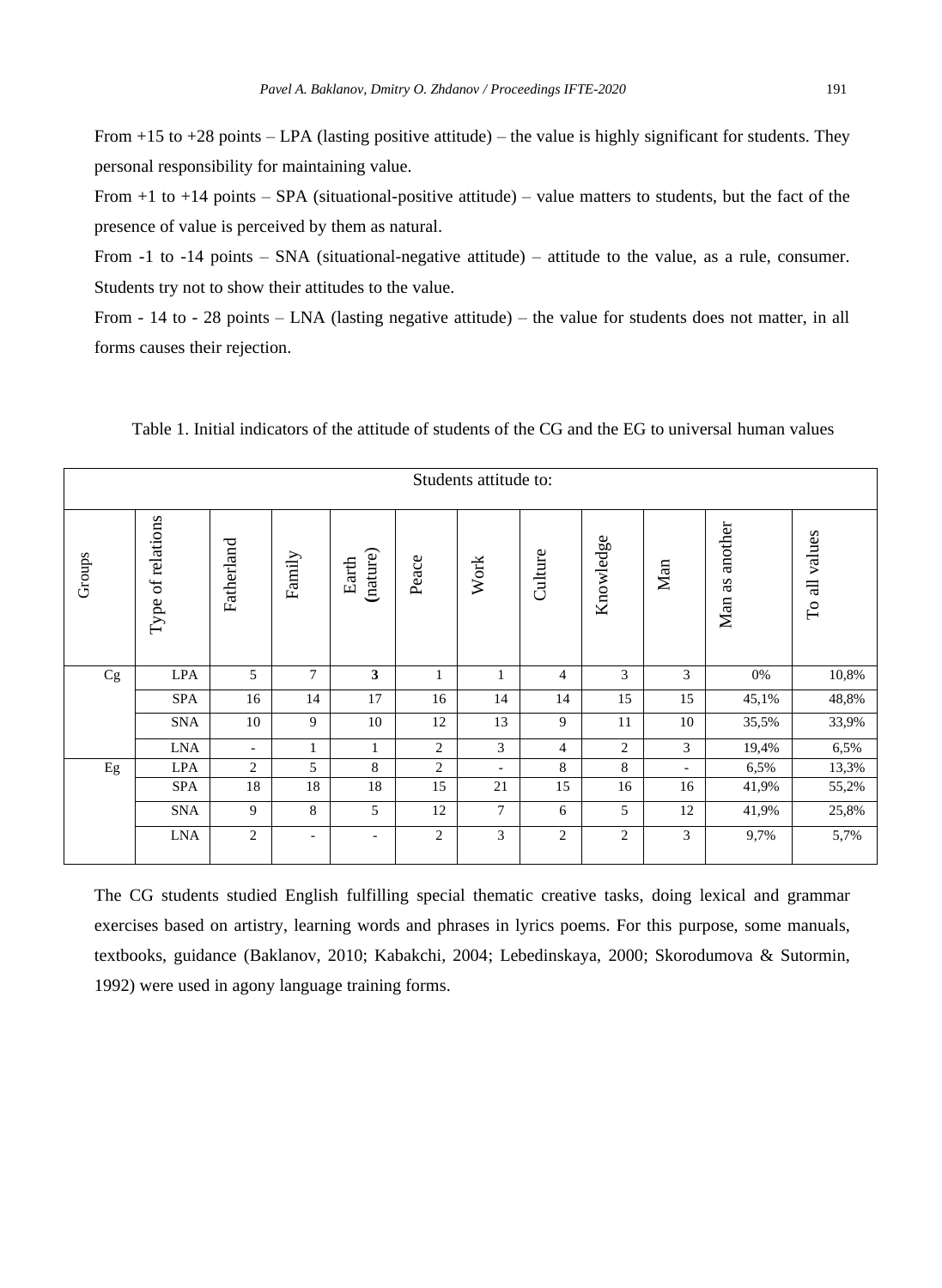|        | Type of relations | Students attitude to: |        |                |                          |                |                          |                          |                          |                   |               |
|--------|-------------------|-----------------------|--------|----------------|--------------------------|----------------|--------------------------|--------------------------|--------------------------|-------------------|---------------|
| Groups |                   | Fatherland            | Family | Earth (nature) | Peace                    | Work           | Culture                  | Knowledge                | $\mathop{\mathsf{Man}}$  | another<br>Man as | To all values |
| Cg     | <b>LPA</b>        | 6                     | 9      | 5              | 3                        |                | 6                        | $\overline{4}$           | 4                        | 3,2%              | 14,9%         |
|        | <b>SPA</b>        | 15                    | 14     | 14             | 18                       | 18             | 11                       | 16                       | 15                       | 54,8%             | 48,8%         |
|        | <b>SNA</b>        | 10                    | 8      | 11             | 10                       | 12             | 11                       | 11                       | 11                       | 32,2%             | 33,8%         |
|        | <b>LNA</b>        | ٠                     | -      | 1              | $\overline{\phantom{a}}$ | 1              | 3                        | $\overline{\phantom{a}}$ | $\overline{\phantom{a}}$ | 9,7%              | 2,5%          |
| Eg     | <b>LPA</b>        | 10                    | 9      | 9              | 8                        | $\overline{4}$ | 9                        | 9                        | $\overline{4}$           | 13%               | 25%           |
|        | <b>SPA</b>        | 15                    | 14     | 15             | 15                       | 18             | 12                       | 15                       | 18                       | 51,6%             | 49,5%         |
|        | <b>SNA</b>        | 6                     | 8      | 7              | 8                        | 9              | 10                       | 6                        | 8                        | 32,2%             | 25%           |
|        | <b>LNA</b>        | ۰.                    | ٠      | ۰              | ٠                        | ٠              | $\overline{\phantom{a}}$ | $\overline{\phantom{a}}$ | 1                        | 3,2%              | 0,4%          |

## Table 2. Final indicators of the attitude of students of the CG and the EG groups to universal human

values

The final comprehensive diagnostics to identify the level of positive attitude of students of the CG and the EG groups to universal human values after experimental work allowed to determine the rate of effectiveness of students' involvement in world culture and to record the changes that took place for each of the 9 values. The number of students in the EG groups with LPA increased by 11.7%, while in the CG groups it increased by 4.1%. The percentage of LNA to universal human values among students in the EG groups dropped from 5.7% to 0.4%. The absence of EG students from LNA towards the World, Family, Fatherland, Earth, Culture, Labour and Knowledge gives the right to affirm their personal growth and positive changes in relation to the universal values.

The results in the control groups studied English on the program in accordance with the curriculum also changed. In the CG groups the percentage of students with LPA to the World increased by 6.5%, Culture by 6.5% and Knowledge by 3.2%, perhaps in the language training and learning activities processes, as well as due to self-education and awareness of the young generation of the special role for their future. The graph below shows comparative percentages of the relations of students from the CG and EG groups to universal human values. During the experimental work, the students of the EG groups underwent changes in the direction of a stable positive attitude (LPA) to all universal values.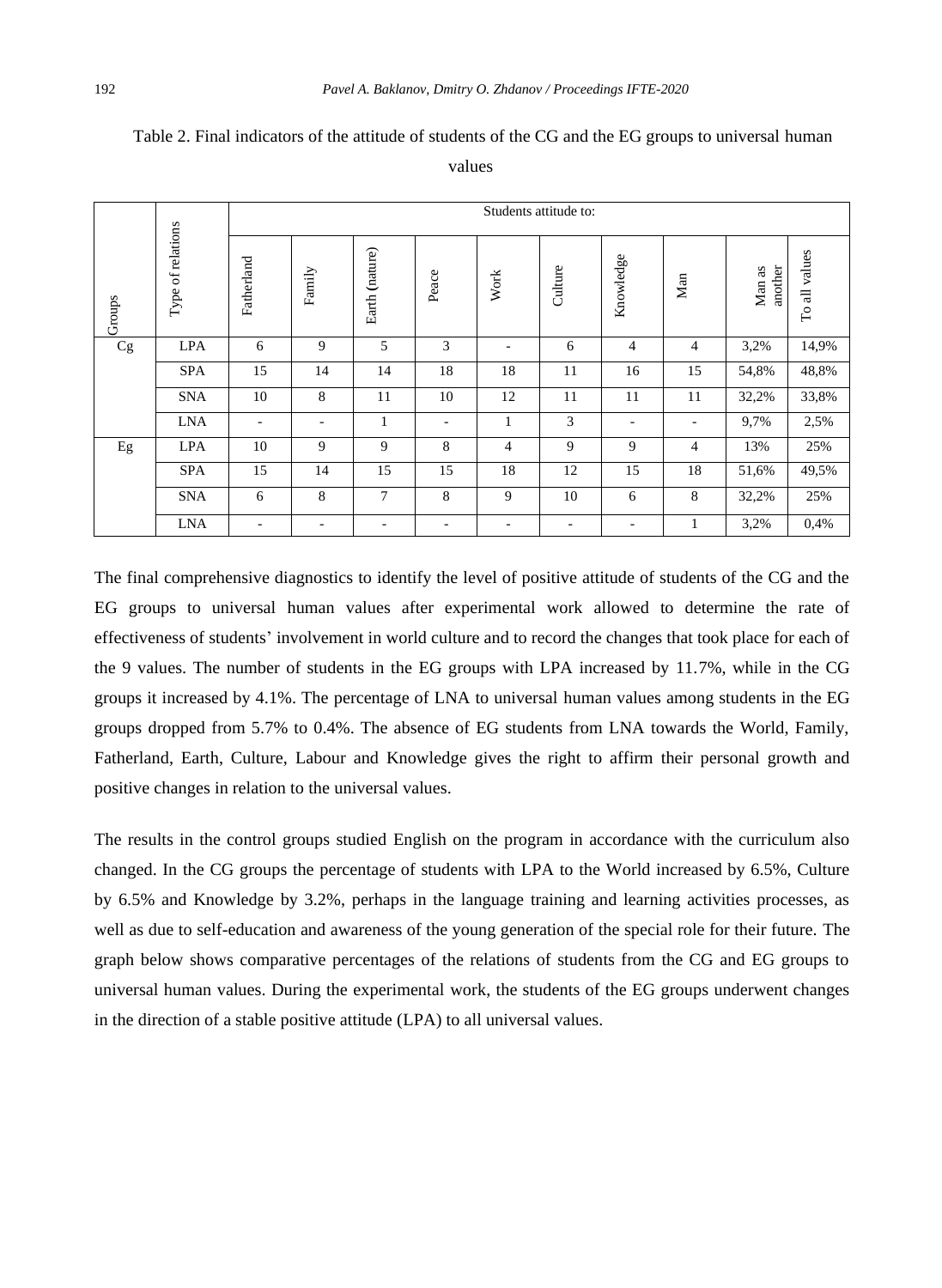

Figure 2. The graph of the final data of the LPA to the universal human values of the CG and EG groups

Table 3. The final comparative analysis of attitudes towards the universal human values in CG and EG groups

| Relation-<br>ships | CG         |       | Increased $(+)$<br>decreased (-)<br><sub>or</sub> | EG         |       | Increased<br>$(+)$ or |  |
|--------------------|------------|-------|---------------------------------------------------|------------|-------|-----------------------|--|
|                    | before     | after |                                                   | before     | after | decreased (-)         |  |
|                    | experiment |       |                                                   | experiment |       |                       |  |
| <b>LPA</b>         | 12         | 19    | $+7$                                              | 20         | 39    | $+19$                 |  |
| <b>SPA</b>         | 71         | 75    | $+4$                                              | 76         | 76    |                       |  |
| <b>SNA</b>         | 56         | 53    | $-3$                                              | 43         | 35    | -8                    |  |
| <b>LNA</b>         | 14         | 6     | -8                                                | 14         | 3     | -11                   |  |

According to the comparative data presented in the Table 3, it is quite simple to determine quantitative changes in the steadily positive and steadily negative relations of students of the CG and EG groups to universal human values before and after the experimental work.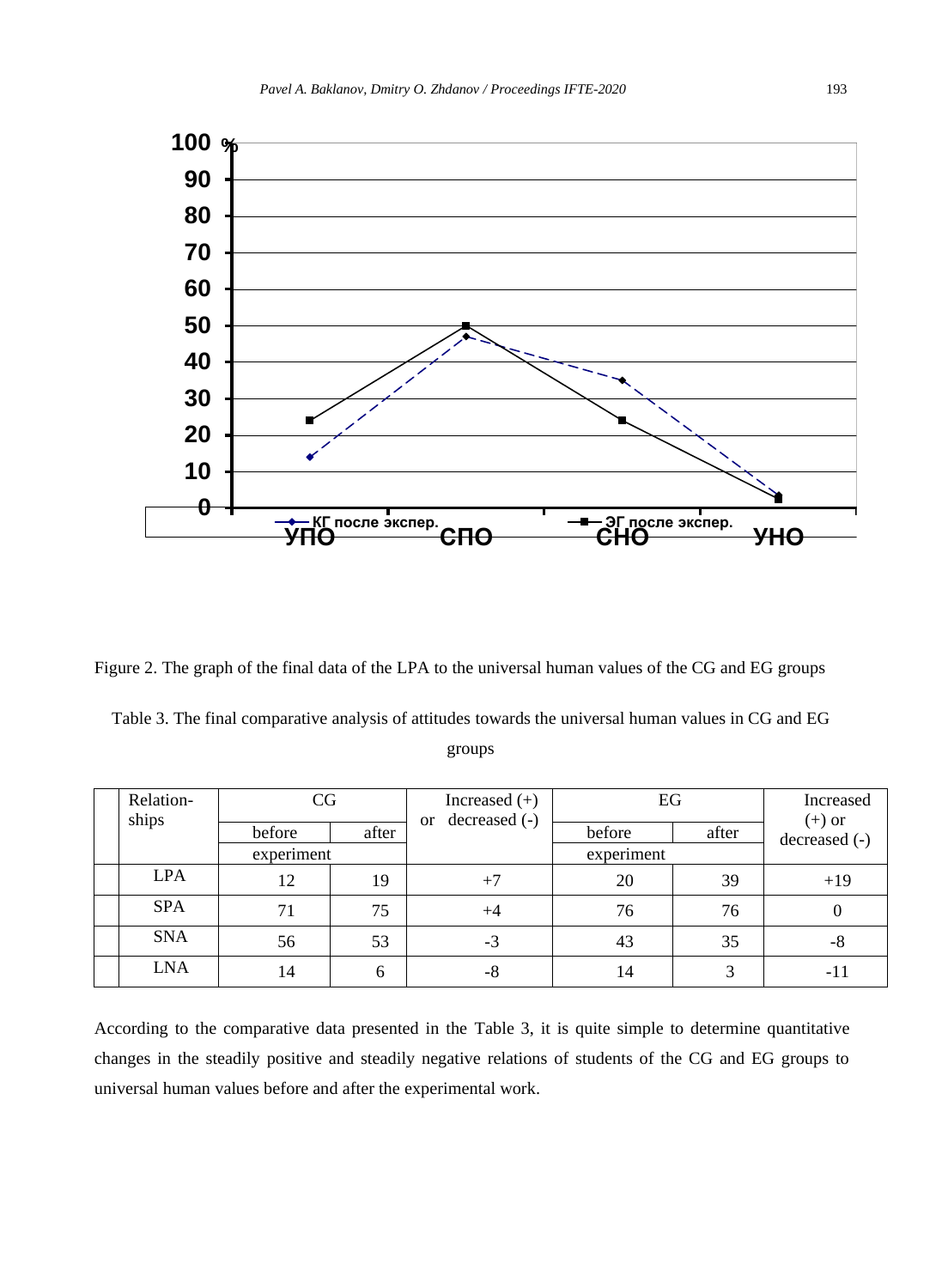#### **Discussions**

At university the process of foreign language training is bidirectional: the world culture values' interiorization is accompanied by the language skills improvement. The process of the world cultures' values assimilation is complex; it takes time, immersion in the cultural environment, and thorough deep language learning. Artistry materials, containing cultural universals and representing the best spiritual and moral values, create additional opportunities for enhancing educational process, widening the students' outlooks and erudition, arousing their motivation and interest in foreign language learning through world culture achievements assimilation. It is necessary to emphasize while learning rhymes, limericks, riddles during the academic year some students in the experimental group intensified their learning playing word games so called rhymes creation and succeeded in writing their own little verses. As a result of introducing an artistic component into the foreign language learning at the automobile faculty, there were identified significant positive changes for all universal values according to Karakovsky's (1993) list in the experimental group and no substantially significant differences were observed in the control group for same period of time.

#### **Conclusions**

Given the shortcomings of the carried out diagnosis, it should be noted that the curriculum, including the artistic education element, revealing cultural universals with humanistic orientation meets scientific and pedagogical requirements and is characterized by: the change in the structure of training forms, the communicative, cognitive, emotional and practical aspects integration in learning, a variety of class gaming forms with agon elements.

Developed lexical and grammatical exercises, creative tasks with ethnopedagogical means (idioms, sayings, proverbs), for example: match the English choices to the Russian proverb and vice versa; selection of an appropriate explanation for the proverb; joining parts of the proverb; imitation of the situation the proverb can be used in; addition of proverbs from the proposed options; compilation of proverbs from the presented group of words; imitation proverbs with the subsequent definition of meaning; interpretation of idiomatic expression; substitution of words for phraseological units, etc used in training based on competitive games principle contribute to students' growing interest in the foreign language creative studies and the effective world cultural heritage assimilation.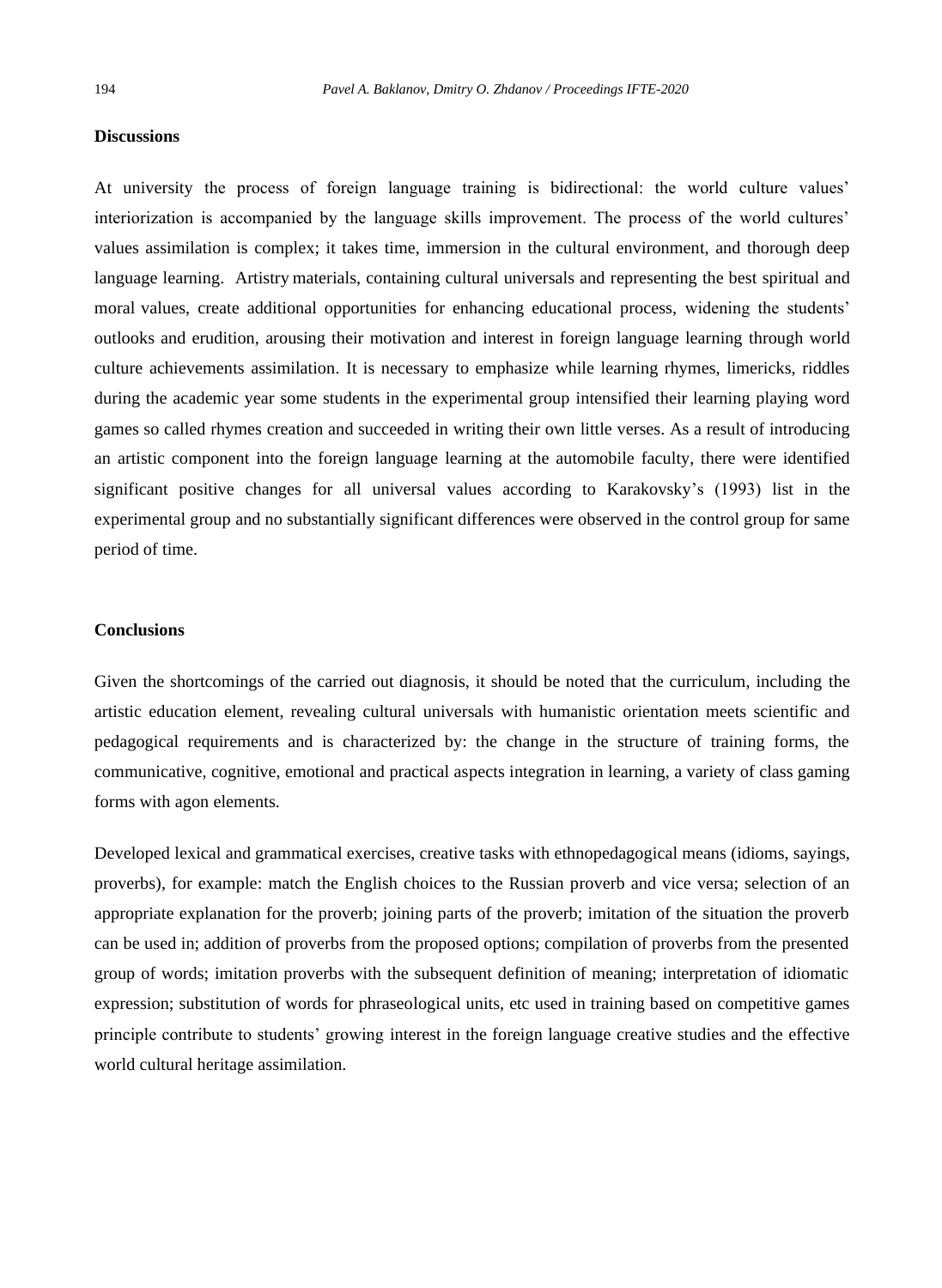Rhymes, songs, counters, tongue twisters, limericks and sayings are used as phonetic drills, as the lexical and grammatical materials consolidation on a specific topic, as the national and global cultural human values perception give the training in class fascination and effectiveness.

Lyrics and poems about friendship, peace, happiness, love, nature, homeland, family, friendship endowed with universalistic pathos with an elaborated set of various exercises, bring the desired dynamics into the process of foreign language learning, strengthening its cultural component. Such artistic materials not only contribute to the foreign language skills development in communication and reduce the level of xenoglossophobia, but they also enrich the inner spiritual world of an individual, ensuring the person's real introduction to the world culture on the basis of universals due to their artistic value and methodological perfection.

Some ways of ethnopedagogical means studying, the specific songs and poems selection, active language training forms based on the agon principle, the specified set of thematic creative tasks, lexical and grammar exercises based on artistry elements are recommended for practical classes in non-language educational schools of higher and secondary vocational education and at foreign language courses.

### **References**

Artyomov, V. A. (1964). *Psychology of language learning*. Moscow. Prosveshenie.

- Baklanov, P. A. (2010). *The artistic aspect in the study and improvement of English. Educational and methodological manual in English for full-time students*. Naberezhnye Chelny: Izd-stvo Ineka.
- Bogomolova, M. I. (1998). *National education and bilingualism in the history of pedagogical heritage*. Kazan: Kazan Publishing House.
- Byram, M., & Esarte-Sarries, V. (1991). *Investigating cultural studies in foreign language teaching: A book for teachers* (No. 62). Multilingual Matters Limited.
- Filippov, A. V., Romanova, N. N., & Letyagova, T. V. (2011). *A thousand states of mind. A brief psychological and philological dictionary*. Moscow: Flinta.
- Frenet, S. (1990). *Selected pedagogical works*. Moscow: Progress.
- Fromm, E. (1992). *The soul of man*. Moscow: Respublika.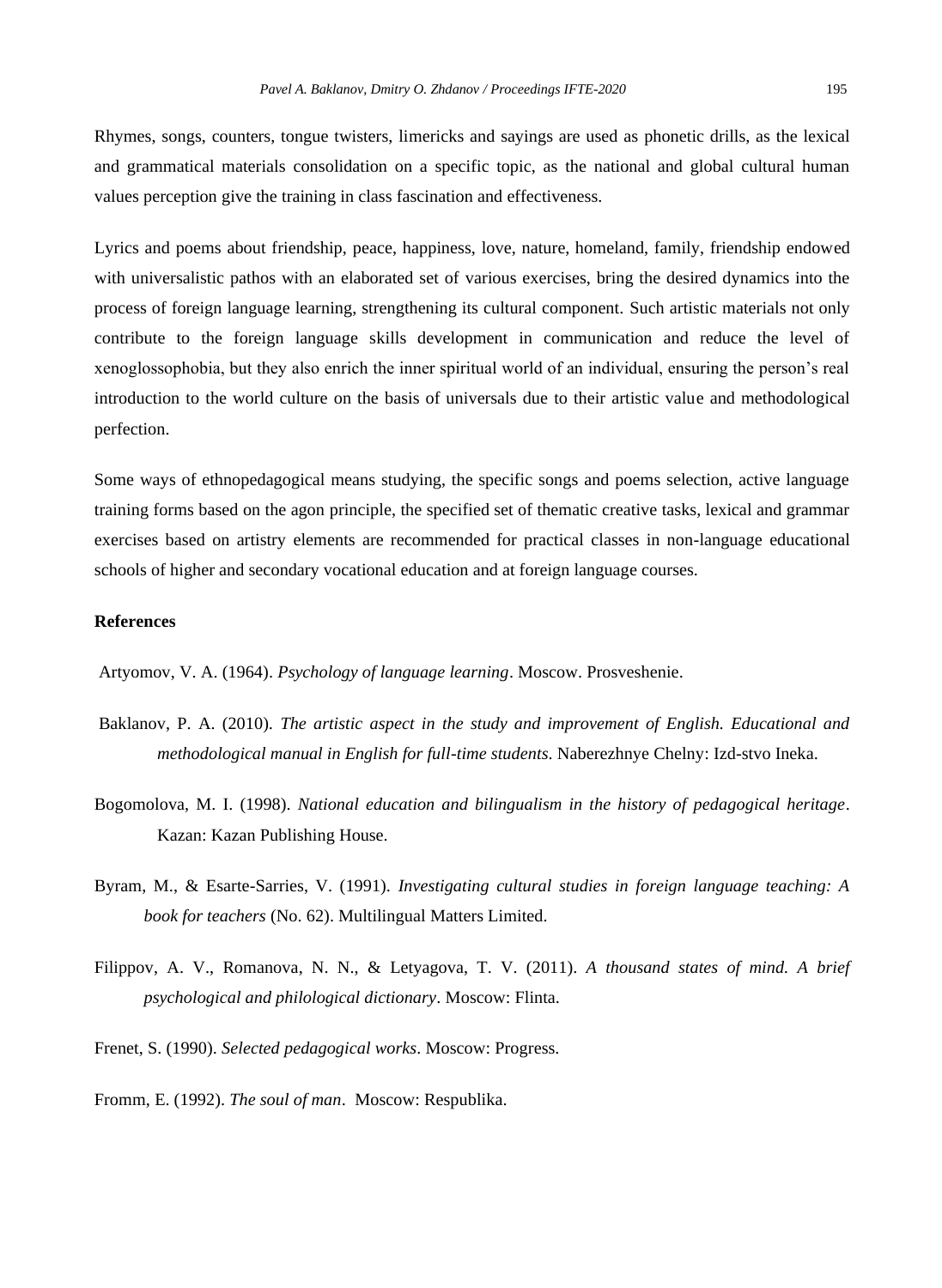- Galochkina, E. A. (1999). *Intercultural communication. Collection of educational programs*. Moscow: Moscow University Publ.
- Galskova, N. D., Gez, N. I. (2007). *Theory of teaching foreign languages. Linguodidactics and methodology: Handbook for students of linguistics* (4th ed.). Moscow: Akademiya.

Gershunsky, B. S. (1992). Universal values in education*. Pedagogy, 5*, 3-13.

Gutfraint, M. Yu. (2011). Use of proverbs for speaking skills. *Foreign Languages at School, 5*, 48-52.

- Ignatyeva, M. (2014). *Cultural universals promote understanding among people all over the world*. Retrieved from https://fb.ru/article/146017/kulturnyie-universalii-sposobstvuyutvzaimoponimaniyu-mejdu-lyudmi-vsey-planetyi
- Kabakchi, V. V. (2004). *World culture contests (World culture-quizzes). Tutorial for students*. St. Petersburg: KARO Publishing.
- Karakovsky, V. A. (1993). *Become a person. Universal Values - the basis of a holistic educational process*. Moscow: Novaya Shkola.
- Karpichenkova, E. P. (1990). The role of music and songs in the study of English. *Foreign Languages at School,* 5, 45-46.
- Kitaygorodskaya, G. A. (1992). *Intensive teaching of foreign languages: Theory and practice*. Moscow: Russkiy yazyk.
- Kunin, A. V. (2005). *The phraseology course of modern English* (3rd ed.). Dubna: Phoenix.

Lebedinskaya, B. Ya. (2000). *English grammar in verse. English language manual*. Moscow: Astrel.

- Lizinsky, V. M. (2003). Personality growth questionnaire. *Scientific and methodical journal "Classroom Teacher", 6*, 65-86.
- Mukhametzyanova, G. V. (1996). *Humanization and humanization of higher technical schools*. Kazan: Information centre of the NSSO RAO.
- Murdock, G. P. (1949). *Social Structure.* New York: MacMillan.